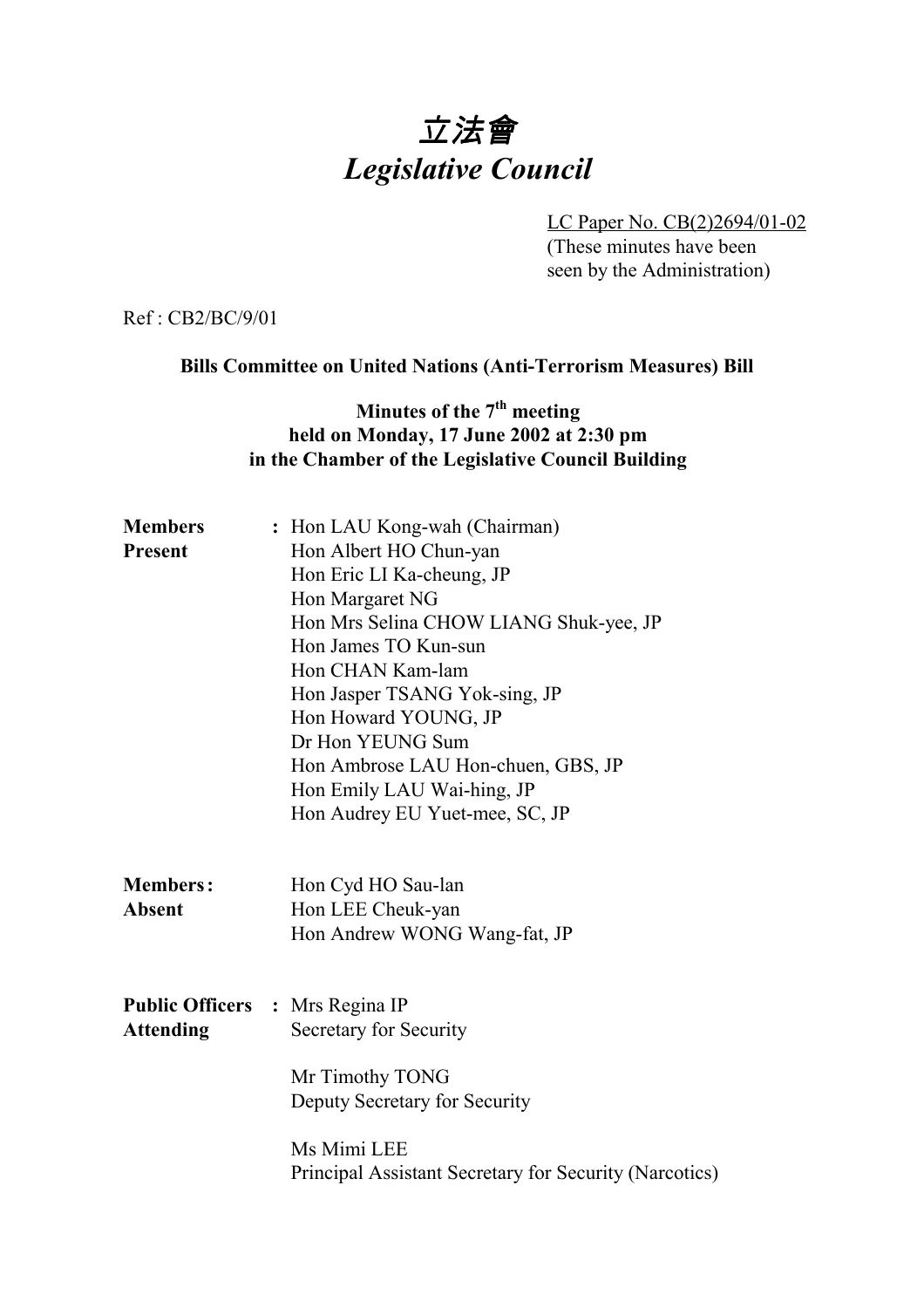|                                      | Mr Johann WONG                                                         |
|--------------------------------------|------------------------------------------------------------------------|
|                                      | Principal Assistant Secretary for Security                             |
|                                      | Ms Judy Maguire<br><b>Consultant (Narcotics)</b>                       |
|                                      | Mrs Wendy CHOI<br><b>Assistant Secretary for Security</b>              |
|                                      | Mr Geoffrey Fox<br>Senior Assistant Law Draftsman                      |
|                                      | Mr Lawrence PENG<br>Senior Government Counsel<br>Law Drafting Division |
| <b>Clerk</b> in<br><b>Attendance</b> | : Ms Doris CHAN<br>Chief Assistant Secretary (2) 4                     |
| <b>Staff</b> in<br><b>Attendance</b> | : Ms Bernice WONG<br>Assistant Legal Adviser 1                         |
|                                      | Miss Mary SO<br>Senior Assistant Secretary (2) 8                       |
|                                      | Ms Janet SHUM<br>Senior Assistant Secretary (2) 9                      |
|                                      |                                                                        |

 $- 2 -$ 

#### **I. Meeting with the Administration**

The Bills Committee deliberated (Index of proceedings attached at the **Annex**).

2. In light of the views expressed by members on the proposed Committee Stage amendments to be moved by the Administration tabled at the meeting, the Administration agreed to consider the following -

- (a) Notices made under the proposed new clause 4A which had not been revoked should expire much earlier than on the  $3<sup>rd</sup>$  anniversary of the date of their publication in the Gazette;
- (b) Notices made under clause 5 which had not been revoked should expire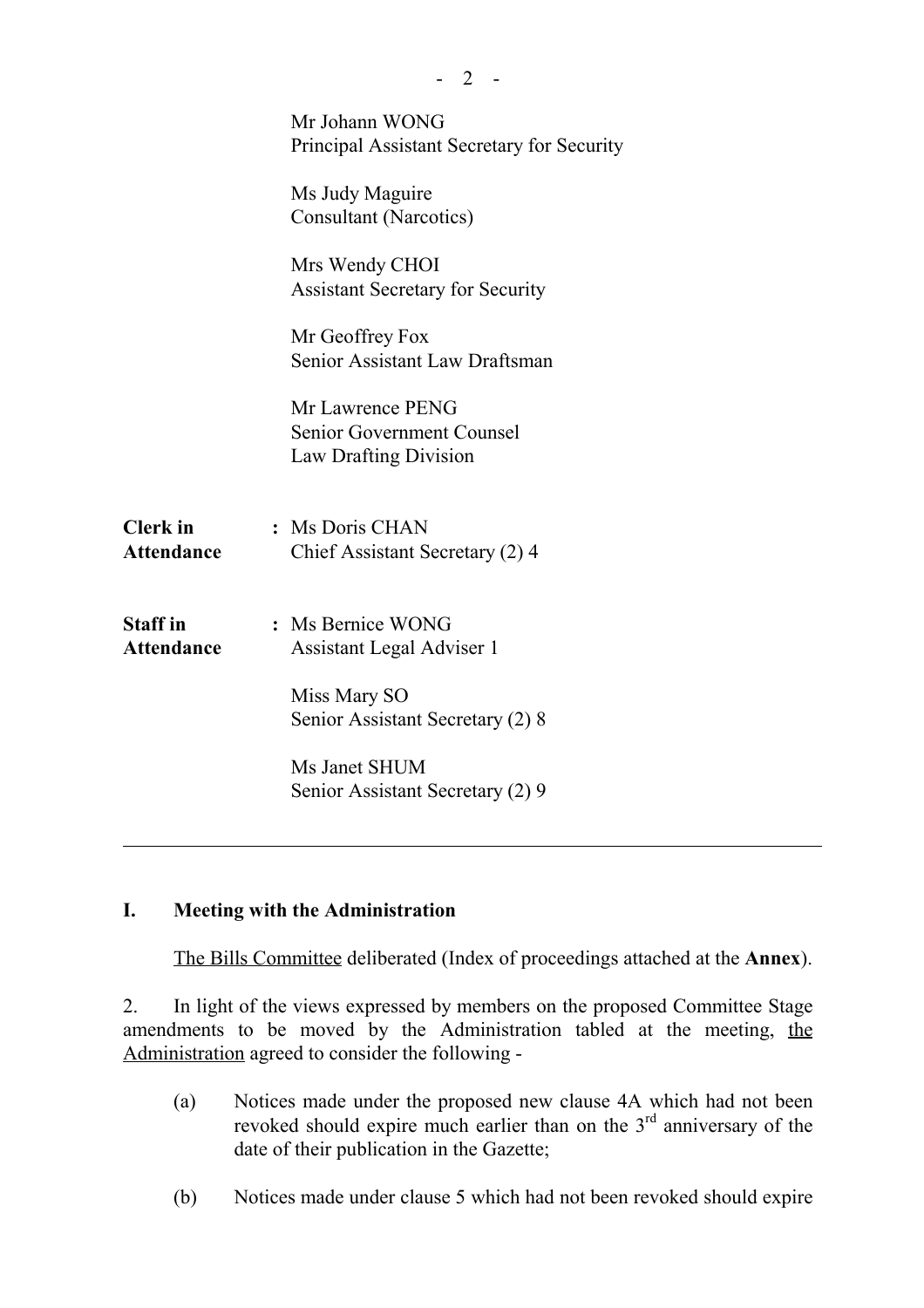much earlier than on the  $3<sup>rd</sup>$  anniversary of the date on which they were signed by the Secretary for Security (the Secretary);

- (c) Whether the words "to serve in any capacity with" referred to in clause 9 meant that lawyers would be prohibited from providing legal advice to a person specified as a terrorist, terrorist associate or whose property was specified as terrorist property under clause 4. If this was the case, whether this was inconsistent with Article 35 of the Basic Law which stipulated that Hong Kong residents should have the right to confidential legal advice, access to the courts, choice of lawyers for timely protection of their lawful rights and interests or for representation in the courts, and to judicial remedies;
- (d) Clause 10 should be deleted as it was not the mandatory element of the United Nations Security Council Resolution 1373;
- (e) If it was the policy intent of clause 11 that legal privilege should be overridden to safeguard public interest, this should be stated clearly in the Bill;
- (f) Persons specified as terrorists, terrorist associates or owning terrorist properties under the proposed new clause 4A or whose funds were frozen by the Secretary under clause 5 should apply to the Court of the First Instance, instead of the proposed Court of Appeal, to revoke the specification or freezing of funds; and
- (g) Amending powers of the authorized officers under Schedule 2 along the lines of provisions in the Organized and Serious Crimes Ordinance (Cap. 455) and the Drug Trafficking (Recovery of Proceeds) Ordinance (Cap. 405) on powers of investigation.

Members noted that the Administration agreed to replace the words "knows or has reasonable grounds to suspect" mentioned in clause 11(1) and (4) with "knows or suspects", and to amend clause 18 by adding "subject to the approval of the Legislative Council" after "The Secretary may,".

3. At the request of the Bills Committee, the Administration also agreed to provide information on which Member States of the United Nations, apart from Singapore, had provision similar to clause 10.

### **II. Dates of next meetings**

4. Members noted that the next two meetings were scheduled on 25 June 2002 at 8:30 am to meet deputations, and on 27 June 2002 at 8:30 am to continue discussion with the Administration on the Bill.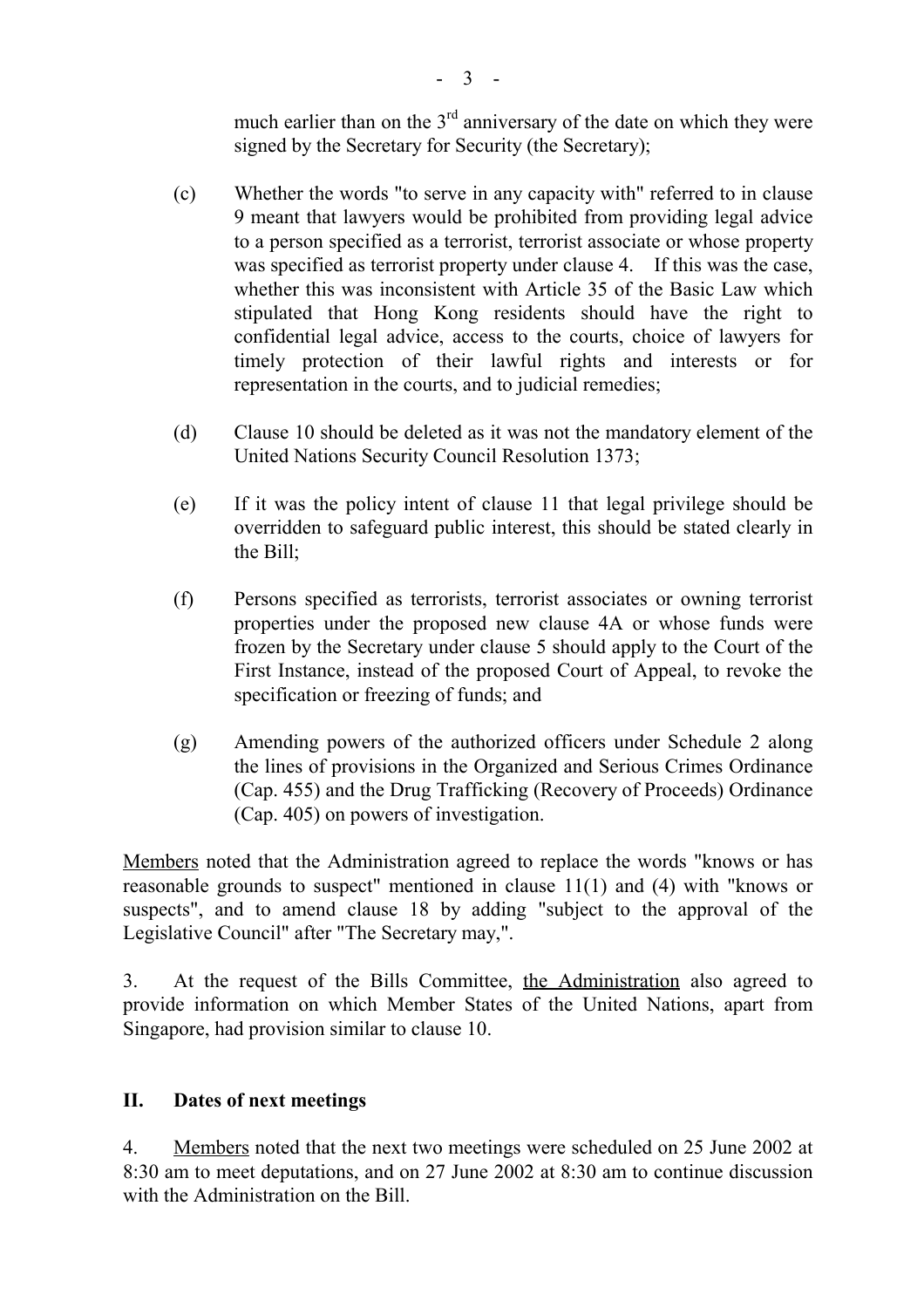(*Post meeting note* : Two additional meetings would be held on 19 June 2002 at 10:45 am and on 24 June 2002 at 8:30 am.)

5. There being no other business, the meeting ended at 4:25 pm.

Council Business Division 2 Legislative Council Secretariat 9 August 2002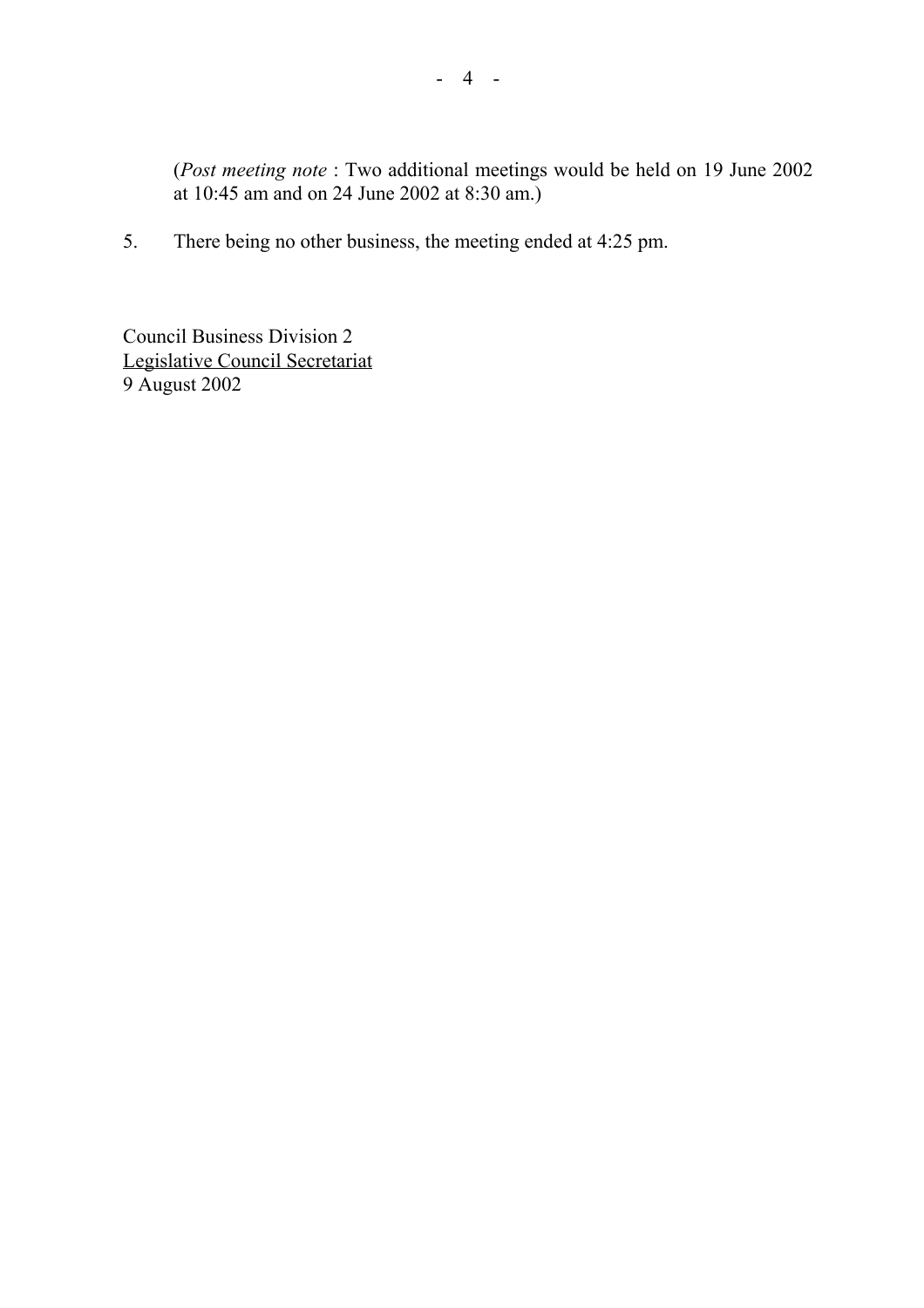#### **Bills Committee on United Nations (Anti-Terrorism Measures) Bill Meeting on Monday, 17 June 2002 at 2:30 pm in the Chamber of the Legislative Council Building**

| <b>Time</b>       | <b>Speaker</b>               | Subject(s)                                                                                                                                                                                                                                                                                                | <b>Action</b><br>required |
|-------------------|------------------------------|-----------------------------------------------------------------------------------------------------------------------------------------------------------------------------------------------------------------------------------------------------------------------------------------------------------|---------------------------|
| $000000 - 000215$ | Chairman                     | Way forward                                                                                                                                                                                                                                                                                               |                           |
| $000215 - 000251$ | Miss Margaret NG             | Ditto                                                                                                                                                                                                                                                                                                     |                           |
| 000251 - 000308   | Ms Emily LAU                 | Ditto                                                                                                                                                                                                                                                                                                     |                           |
| 000308 - 000404   | Chairman                     | Ditto                                                                                                                                                                                                                                                                                                     |                           |
| 000404 - 000408   | Miss Margaret NG             | Ditto                                                                                                                                                                                                                                                                                                     |                           |
| $000408 - 000431$ | Chairman                     | Ditto                                                                                                                                                                                                                                                                                                     |                           |
| $000431 - 000602$ | Ms Emily LAU, Chairman       | Ditto                                                                                                                                                                                                                                                                                                     |                           |
| 000602 - 000725   | Chairman, Ms Emily LAU       | Ditto                                                                                                                                                                                                                                                                                                     |                           |
| 000725 - 001750   | Administration               | Proposed Committee Stage Amendments<br>moved by the Secretary for Security                                                                                                                                                                                                                                |                           |
| $001750 - 002001$ | Ms Emily LAU                 | Why clause 10 had not been deleted as it<br>was not the mandatory element of the United<br>Nations Security Council Resolution (the<br>Resolution) 1373                                                                                                                                                   |                           |
| 002001 - 002734   | Administration, Ms Emily LAU | Ditto                                                                                                                                                                                                                                                                                                     |                           |
| 002734 - 003041   | Administration               | Amendment to clause 18 by adding "subject<br>to the approval of the Legislative Council"<br>after "The Secretary may"                                                                                                                                                                                     |                           |
| 003041 - 003103   | Ms Emily LAU                 | Ditto                                                                                                                                                                                                                                                                                                     |                           |
| 003103 - 003124   | Administration               | Ditto                                                                                                                                                                                                                                                                                                     |                           |
| 003124 - 003154   | Ms Emily LAU                 | The Administration should delete clause 10                                                                                                                                                                                                                                                                |                           |
| 003154 - 003412   | Administration               | The Administration undertook to provide<br>information on which Member States of the<br>United Nations (UN), apart from Singapore,<br>had provision similar to clause 10                                                                                                                                  |                           |
| 003412 - 003730   | Mr Albert HO                 | What did "serious default" in clause<br>$16A(4)(a)$ mean and should one apply to the<br>Court of the First Instance, instead of the<br>Court of Appeal, to revoke the specification<br>or freezing of funds as specified in clause<br>Whether legal privilege was<br>5(2)(b)ii.<br>safeguard in clause 11 |                           |
| 003730 - 004222   | Administration, Mr Albert HO | Ditto                                                                                                                                                                                                                                                                                                     |                           |
| 004222 - 004836   | Administration, Mr Albert HO | Ditto                                                                                                                                                                                                                                                                                                     |                           |
| 004836 - 005249   | Administration, Mr Albert HO | Ditto                                                                                                                                                                                                                                                                                                     |                           |
| 005249 - 005607   | Administration, Mr Albert HO | Clause 11 was based on clause 25A of Drug<br>Trafficking<br>(Recovery<br>of<br>Proceeds)<br>Ordinance (Cap 405) which had specified<br>legal privilege in $(25A(3))$                                                                                                                                      |                           |
| 005607 - 010109   | Mr Eric LI                   | Ditto                                                                                                                                                                                                                                                                                                     |                           |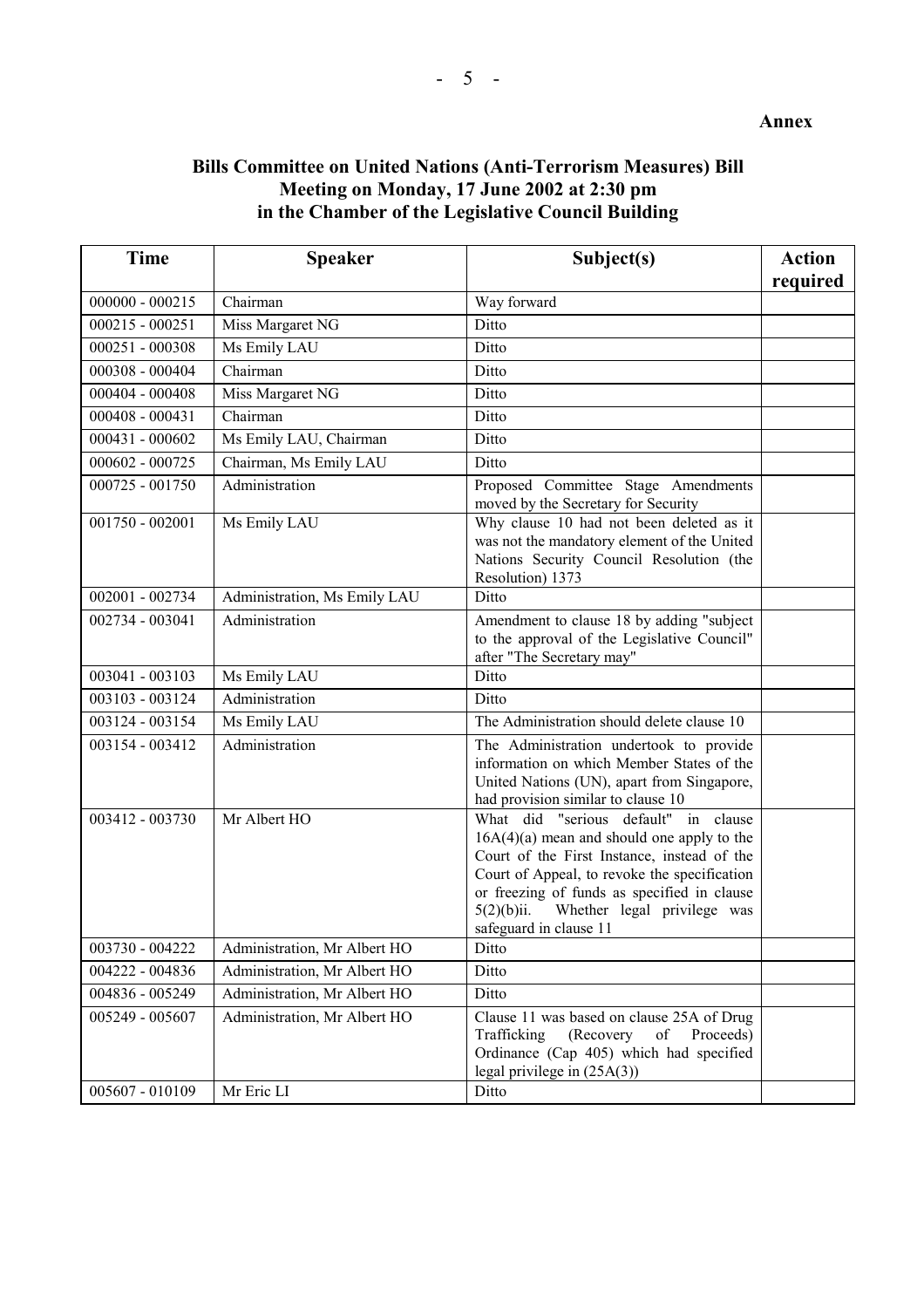| 010109 - 010942 | Miss Margaret NG | The Administration should reconsider that<br>notices made under clause 4 and 5 which<br>had not been revoked should expire much<br>earlier than three years.                                                                                                                                                                                                                                         |  |
|-----------------|------------------|------------------------------------------------------------------------------------------------------------------------------------------------------------------------------------------------------------------------------------------------------------------------------------------------------------------------------------------------------------------------------------------------------|--|
|                 |                  | Whether specification in clause $6(b)$ "having<br>reasonable grounds to believe" which is<br>non-mandatory should be deleted and<br>whether the words "to serve in any capacity<br>with" referred to in clause 9 meant that<br>lawyers would be prohibited from providing<br>legal advice to a person specified as<br>terrorist, terrorist associate or owning<br>terrorist property under clause 4. |  |
|                 |                  | ALA to provide information whether the<br>issue of "legal privilege" was discussed in<br>the drafting of clause 25A of the Drug<br>Trafficking Ordinance.                                                                                                                                                                                                                                            |  |
| 010942 - 010949 | Chairman         | Ditto                                                                                                                                                                                                                                                                                                                                                                                                |  |
| 010949 - 011107 | Miss Margaret NG | Whether there would be amendments other<br>than that tabled at this meeting                                                                                                                                                                                                                                                                                                                          |  |
| 011107 - 011809 | Administration   | Ditto                                                                                                                                                                                                                                                                                                                                                                                                |  |
| 011809 - 012027 | Administration   | Ditto                                                                                                                                                                                                                                                                                                                                                                                                |  |
| 012027 - 012159 | Miss Margaret NG | Ditto                                                                                                                                                                                                                                                                                                                                                                                                |  |
| 012159 - 012238 | Administration   | Adminstration<br>would<br>consider<br>The<br>shorterning the expiry date specified under<br>clause 4 and 5                                                                                                                                                                                                                                                                                           |  |
| 012238 - 012547 | Administration   | Ditto                                                                                                                                                                                                                                                                                                                                                                                                |  |
| 012547 - 012730 | Administration   | Clause 12 was based on United Nation<br>Sanction Ordinance and relevant provisions<br>in the Drug Trafficking (Recovering of<br>Proceeds) Ordinance, clause 13 (4) was<br>based on the existing provision in the Drug<br>Trafficking (Recovering of Proceeds)<br>Ordinance (Cap 405) and clause 9 was<br>based on UNSCR 1373                                                                         |  |
| 012730 - 012917 | Miss Margaret NG | The Administration should specify the<br>extent legal privilege was protected in the<br>Bill. Article 35 of the Basic Law stipulated<br>that Hong Kong residents should have the<br>right to confidential legal advice, access to<br>the courts, choice of lawyers for timely<br>protection of their lawful rights and interests<br>or for representation in the courts, and to<br>judicial remedies |  |